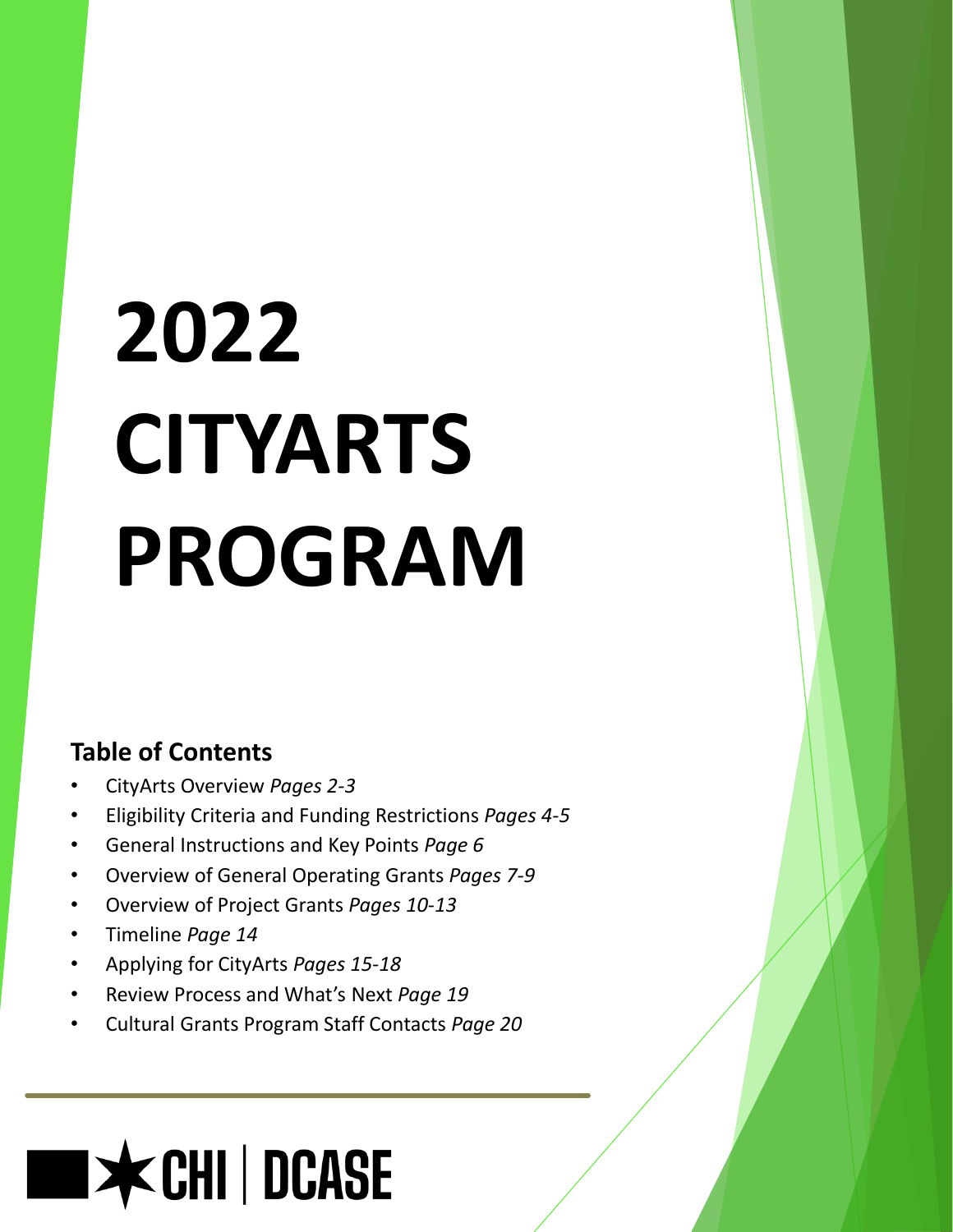## **PROGRAM OVERVIEW**

The goal of DCASE's CityArts Program is to encourage the attainment of artistic excellence and financial stability, and to incentivize innovation related to citywide priorities.

Nonprofit arts and culture organizations of all sizes can apply for general operating grants and project grants. 2022 Project Grants will focus on the Year of Chicago Dance.

**DCASE received an unprecedented increase to the Cultural Grants Program budget in 2022, allowing us to significantly increase general operating grant amounts and make these grants renewable for one year.**

#### **In 2022, the CityArts Program will offer three types of grants:**

- **1- General Operating Grants for Large Arts & Culture Organizations**  *For organizations with an annual adjusted income over \$2M*
- **2- General Operating Grants for Small Arts & Culture Organizations**  *For organizations with an annual adjusted income under \$2M*
- **3- Project Grants in alignment with the Year of Chicago Dance** *For organizations of all budget sizes*

#### Eligible organizations are able to apply for **both** a General Operating grant **AND** a Project Grant in 2022.

There will be separate review processes for each grant type with criteria specific to that grant type.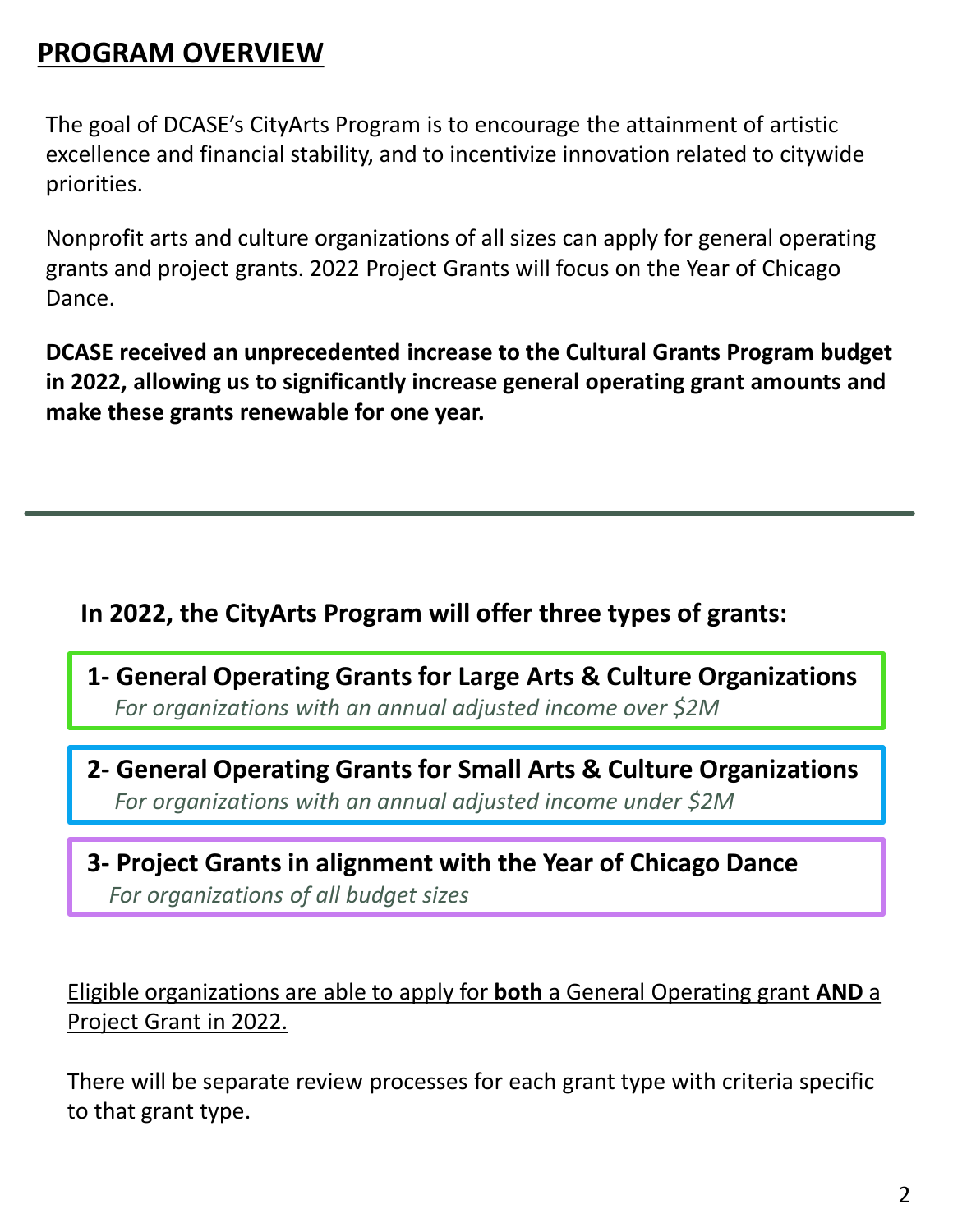## **UPDATE TO GENERAL OPERATING GRANT AMOUNTS**

**General Operating grant amounts for selected grantees will be determined as outlined below, based on the organization's average Annual Adjusted Income over the past three years.**

## **Average Annual Adjusted Income of <\$10,000**

Grant amount will be approximately equal to the organization's average annual adjusted income

**Average Annual Adjusted Income of \$10,000 - \$100,000**  Grant amount will be \$10,000

**Average Annual Adjusted Income of \$100,000 - \$500,000**  Grant amount will be up to 10% of the organization's average annual adjusted income and no more than \$25,000

## **Average Annual Adjusted Income of \$500,000+**

Grant amount will be up to 5% of the organization's average annual adjusted income and no more than \$50,000

Grant amounts for organizations that have been in existence for less than three years will be based on their most recently completed fiscal year(s)' annual adjusted income. To calculate your organization's annual adjusted income, subtract the total amount of government contributions received from your organization's total income.

**ALSO NEW IN 2022**: General Operating grants will be renewable for one year. Grantees will complete a contract addendum to receive a grant in 2023 upon completion of their final report for 2022. Organizations not selected for funding in 2022 will have the opportunity to apply again in 2023.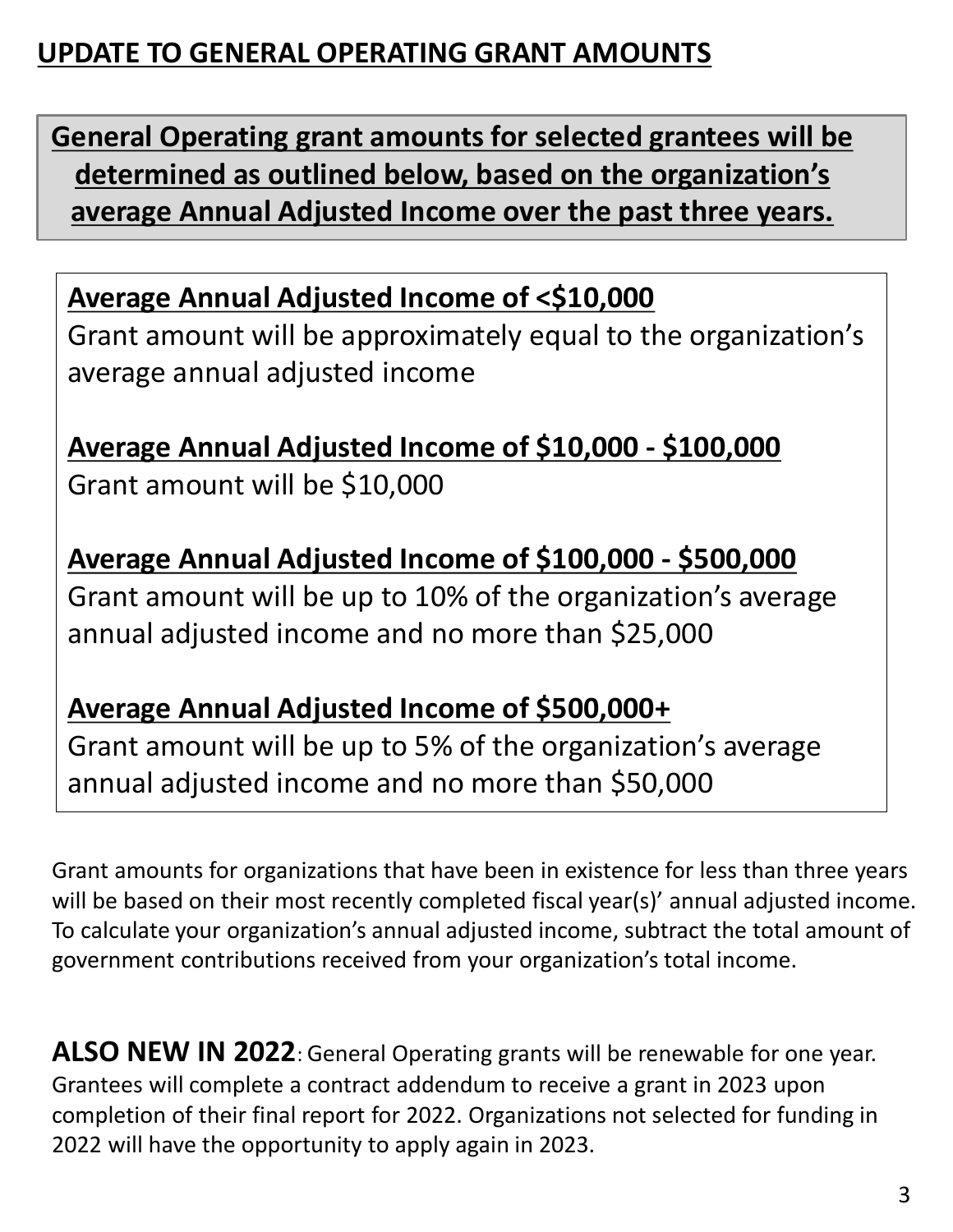## **CITYARTS PROGRAM ELIGIBILITY CRITERIA**

To be eligible to apply for a CityArts grant, applicants must meet the following criteria:

- Have a primary mission to create, produce, present, provide, or support arts and culture services for the public.
- Offer programs in an artistic discipline, operate as a museum, or serve as an arts service organization.
- Be a nonprofit, 501(c)3 organization incorporated for at least 12 months prior to applying (must have been incorporated as of January 2021). General operating applicants must be incorporated within the state of Illinois. National organizations with a Chicago branch are eligible to apply for project grants.
- Be a resident company in the city of Chicago with a valid street address (P.O. Boxes will not be accepted).
- Primarily serve the residents of the city of Chicago (demonstrate that, on average, half of all programming occurs within the city of Chicago limits).
- **Special eligibility criteria for general operating grants only:** Organizations must not be receiving other significant support (cash or In Kind) from the City of Chicago or a City of Chicago Delegate Agency. Significant support is defined as more than \$1M within the calendar year towards an organization's annual budget.

#### **PLEASE NOTE: DCASE can only accept one general operating application per 501(c)3 through this program.**

If your organization is affiliated with a university or institution and does not have its own 501(c)3, either your affiliate organization OR the university can apply, under the grant type appropriate for the applicant organization's budget size. If the affiliate organization is applying, please determine your grant type using the affiliate organization's budget and include a statement of commitment from the university/institution with your application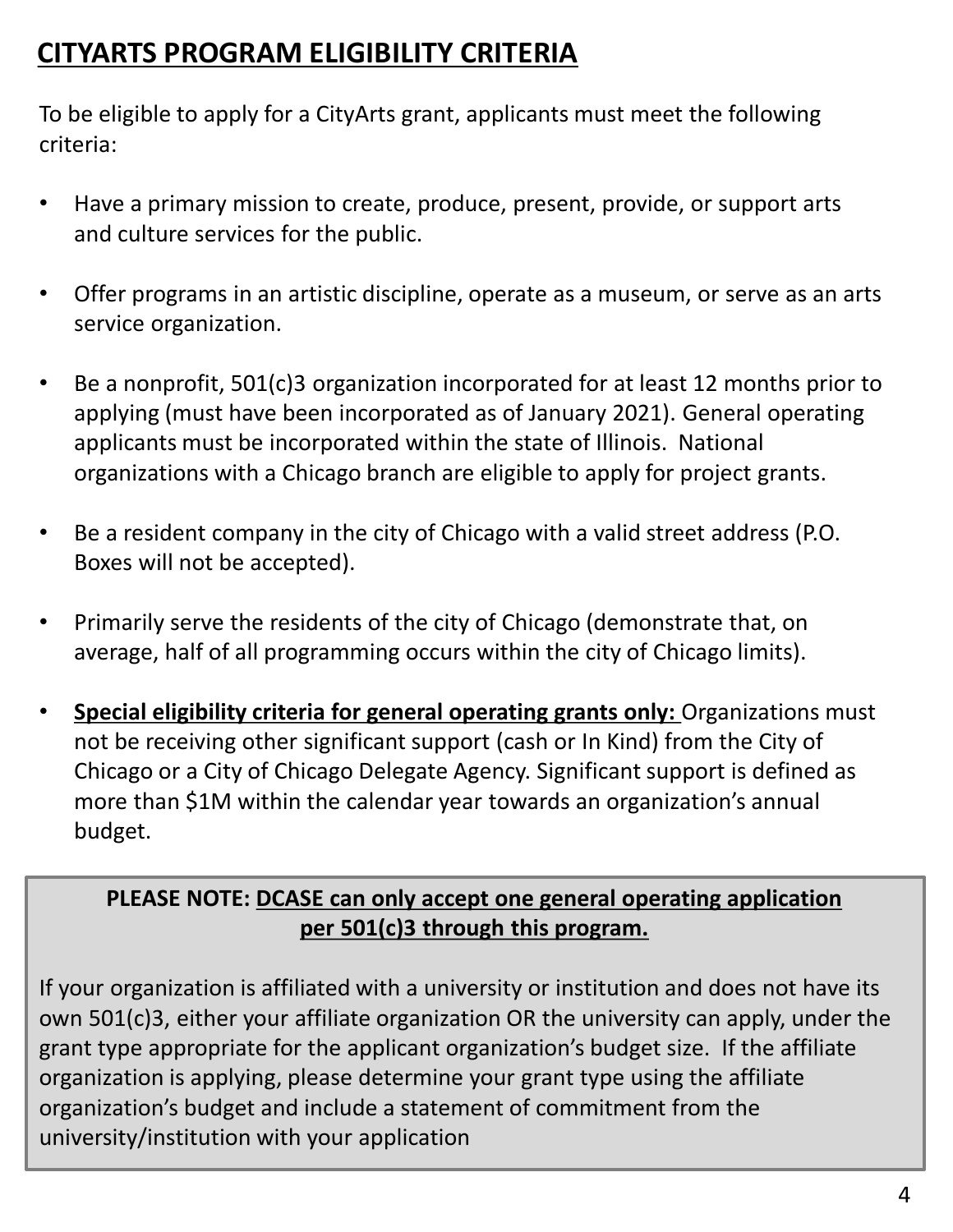## **FUNDING RESTRICTIONS**

The following entities cannot be listed as the lead applicant on a proposal. However, collaborations with these entities are welcome for CityArts Project proposals:

- Organizations with primary office addresses located outside of the city of Chicago.
- Organizations applying using a fiscal agent.
- Organizations applying on behalf of an organization/program for which they serve as a fiscal agent or fiscal sponsor.
- For-profit organizations.
- Religious institutions.
- Public or governmental agencies.
- Schools or school districts.
- Athletic teams, social organizations, fraternal organizations.
- Individuals.

DCASE CityArts funds cannot be used to support:

- Capital improvements.
- The purchase of permanent, depreciable equipment valued at more than \$5,000.
- Past CityArts Grantees that have not completed the required Interim or Final Reports for their grants.

## **PLEASE NOTE**

DCASE is unable to pay grant funds to any organization with outstanding, existing debt with the City of Chicago. Please set up payment plans or pay off any existing debt (parking tickets, utility bills, etc.) with the Department of Finance:

[www.chicago.gov/city/en/depts/fin.html](http://www.chicago.gov/city/en/depts/fin.html)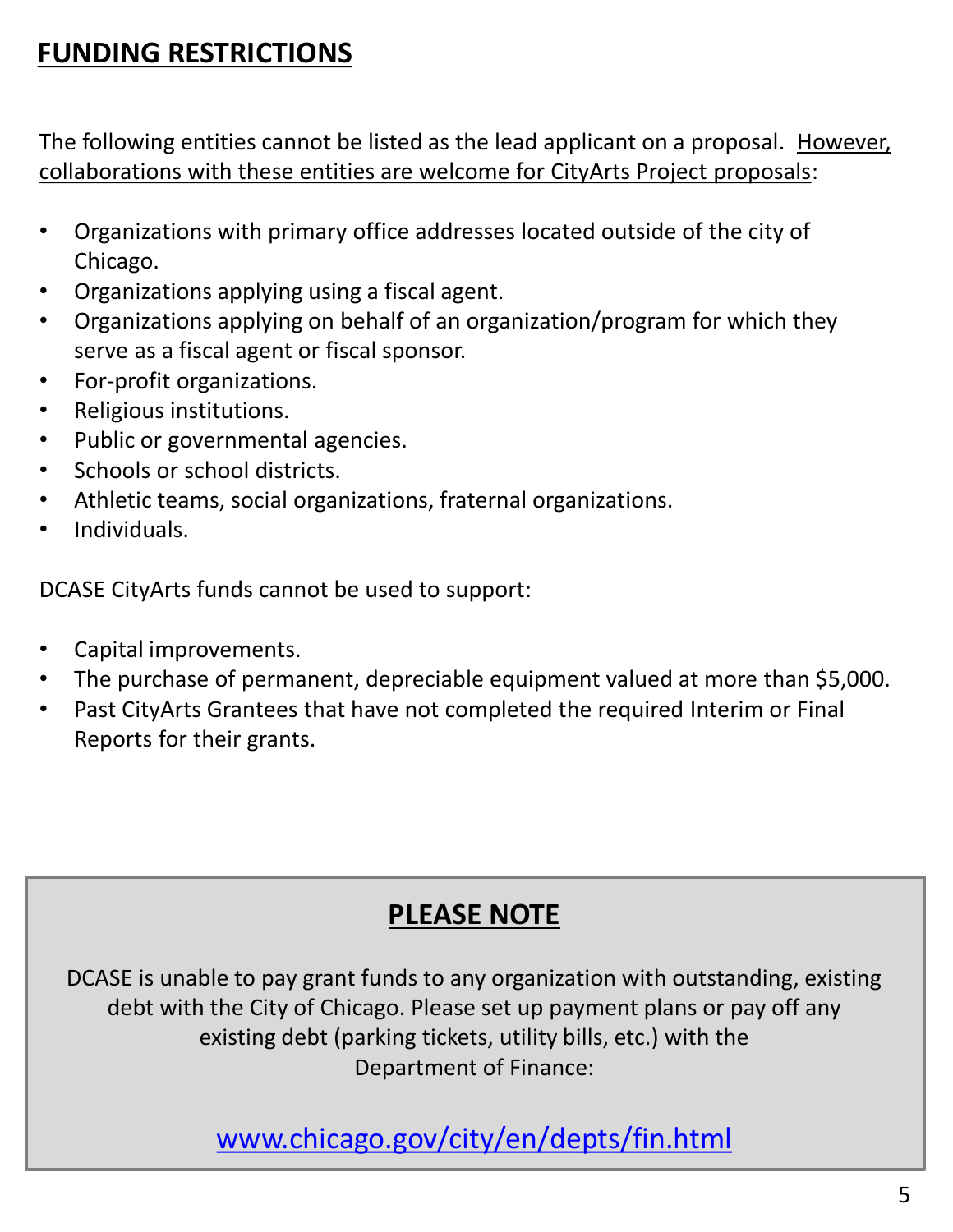## **GENERAL INSTRUCTIONS & KEY POINTS**

- **Grant Payment:** Grants will be made in a single, one-time payment following the successful completion of the grant agreement.
- **Recipients of Other DCASE Support:** DCASE supports local arts and culture organizations in a variety of ways including residencies, performance opportunities, exhibitions, subsidized space/venue rental, etc. Organizations receiving other forms of DCASE support remain eligible to apply; however, priority will be given to those not receiving other DCASE support. You will be asked to identify what and when DCASE support was received in 2021 or will be received in 2022 within the online application.
- **Demographics and Geographic Dispersion of CityArts Grantees**: DCASE's Cultural Grants Program strives for an equitable distribution of artistic services across the city. Grant reviewers will be instructed to take geographic access into account during the review process, taking note of organizations specifically serving residents of Wards which have been historically under-resourced.

## **HELPFUL LINKS**

DCASE Cultural Grants Website [chicagoculturalgrants.org](https://www.chicago.gov/city/en/depts/dca/culgrants.html) 

DCASE Opportunities for Organizations & Individuals [https://www.chicago.gov/city/en/depts/dca/supp\\_info/dcase\\_o](https://www.chicago.gov/city/en/depts/dca/supp_info/dcase_opportunities.html.html) pportunities.html.html

Ward & Alderman Finder [https://www.chicago.gov/city/en/depts/mayor/iframe/lookup\\_w](https://www.chicago.gov/city/en/depts/mayor/iframe/lookup_ward_and_alderman.html) ard\_and\_alderman.html

Community Area & Neighborhood Maps [https://www.chicago.gov/city/en/depts/dgs/supp\\_info/citywide](https://www.chicago.gov/city/en/depts/dgs/supp_info/citywide_maps.html) \_maps.html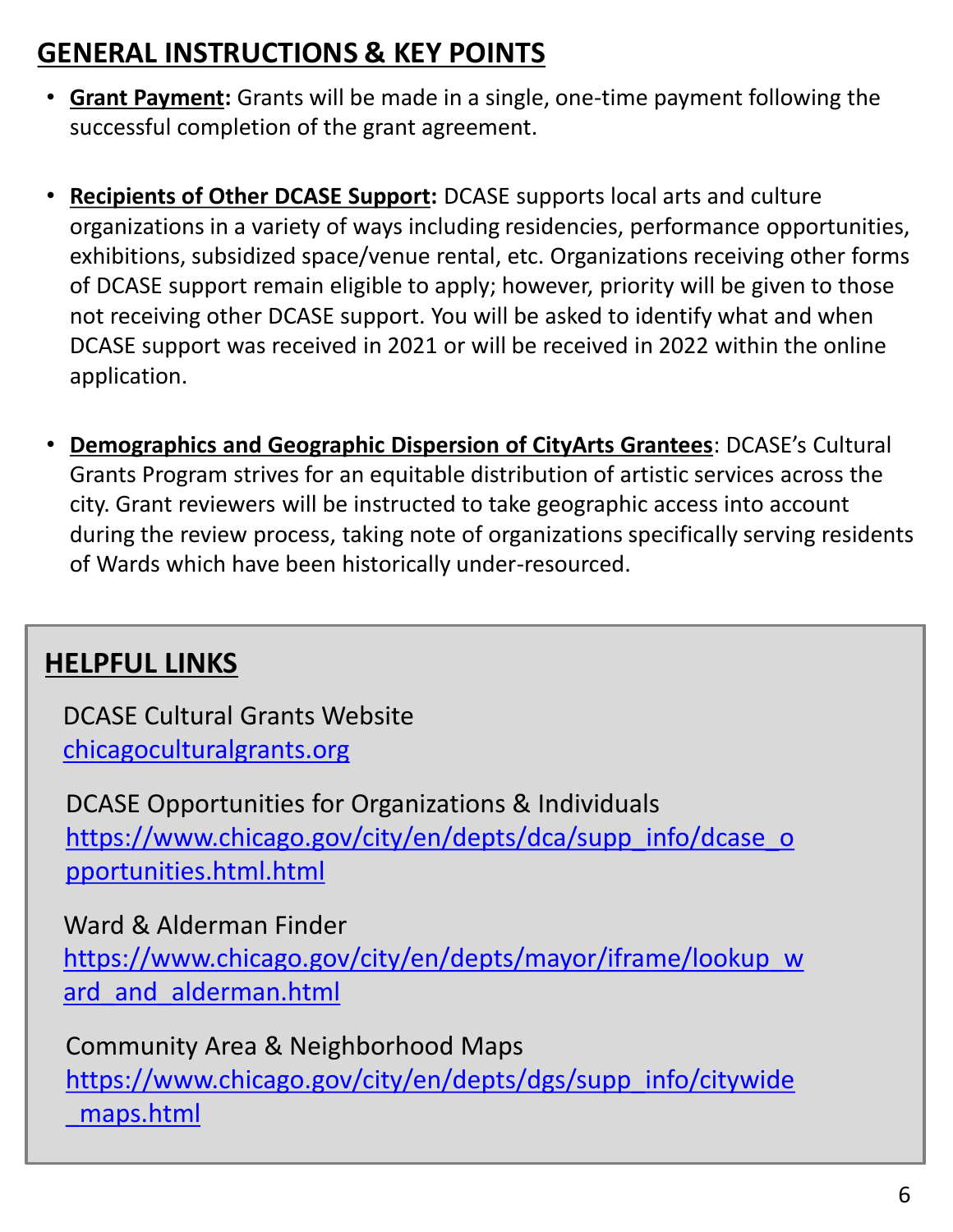## **GENERAL OPERATING GRANTS – KEY POINTS**

**Organization Types:** All general operating applicants must choose their organization type from the following list. Think about the primary purpose of your organization's current programs, work, strategic plan recommendations and/or goals and the results your organization expects to achieve during 2022. Applicants will be reviewed against evaluation criteria designed specifically for the kind of work they do. If your work falls into multiple categories, you will be able to identify additional organization types.

- Producing and Presenting Organization
- Arts Education Organization
- Museum/Archive
- Cultural Heritage Center/Group
- Arts Service Organization
- Neighborhood Arts Group

**Annual Adjusted Income**: Grant amounts will be based on the organization's average Annual Adjusted Income over the past three years. To calculate your organization's annual adjusted income, subtract the total amount of government contributions received (this includes federal, state, and municipal/city contributions) from your organization's total income. *Note that in-kind contributions should not be included in this calculation.* 

**Eligible Expenses:** General operating support funds may be used for artistic, administrative and/or program activities including expenses such as salaries, marketing, insurance, supplies, professional services, fees and training.

**Number of Grants:** We anticipate making approximately 200 general operating grants to small organizations in 2022 and approximately 20 general operating grants to large organizations in 2022.

**Grant Period: If awarded, all grant funds must be expended by the grantee between January 1, 2022 and December 31, 2022**. Grantees are likely to receive payment in November of 2022, but can use the funds to reimburse the organization for expenses incurred earlier in 2022.

**Previous CityArts Grantees:** Organizations that have received support through CityArts for three consecutive years DO NOT need to go off cycle in 2022.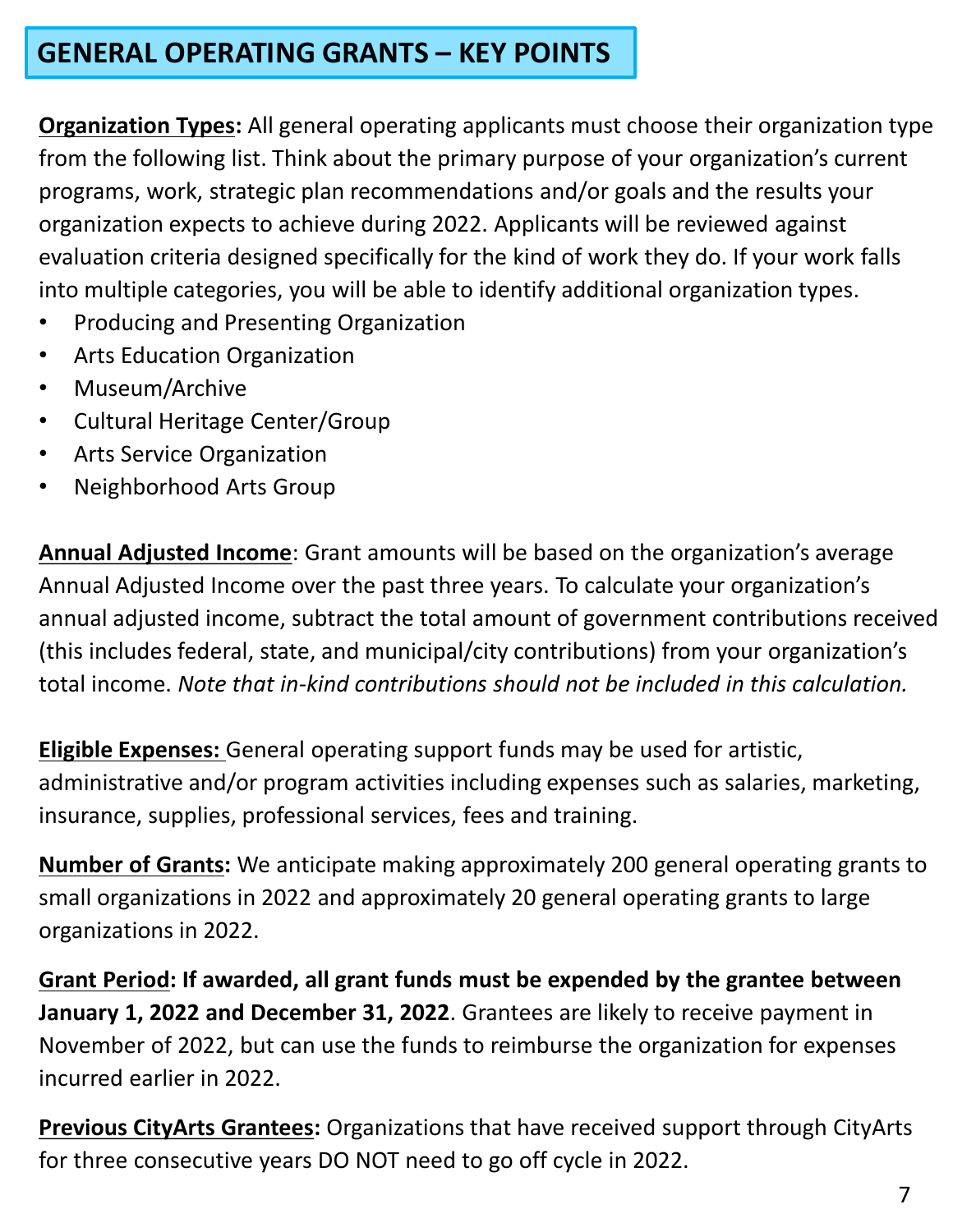#### **The following criteria will be used to evaluate general operating proposals:**

- **Benefit to the Public and the Sector:** Organization clearly benefits/impacts artists, the arts sector and the public. Organization demonstrates uniqueness within the broader cultural landscape and within its discipline, neighborhood and community. Organization works to attract and sustain audiences for the arts, build community, support Chicago artists and Chicago's arts sector, expand access to arts and culture, enhance the economic impact of the arts and culture in Chicago, increase access to arts programming, and/or meet the needs of special audiences such as youth, senior citizens or people with disabilities.
- **Equity:** Demonstrates clear equity values and goals across race, ethnicity, class, ability, gender and sexual orientation that are evidenced in its strategic planning, policies, artists, staff, board, audience, and artistic work, including programming that fills gaps in Chicago's cultural landscape or highlights underrepresented art forms. The City of Chicago defines equity as both an outcome and a process that results in fair and just access to opportunity and resources that provide everyone the ability to thrive. Please visit the City of Chicago's [Office of Equity and Racial Justice](https://www.chicago.gov/city/en/sites/office-of-equity-and-racial-justice/home/Equitystatement.html) for more information about the City of Chicago's Equity Statement of Principles.
- **High-Quality Programs:** Develops high-quality, unique programs aligned with a stated mission. This quality will be determined using all submitted application materials, with special emphasis on the Work Sample.
- **Organizational Capacity** (relative to the organization's size, stage of development and structure): Clear mission and vision, strong and effective leadership, active board, appropriate planning, financial management, goal-setting and assessment of work.
- **Quality of Application Materials**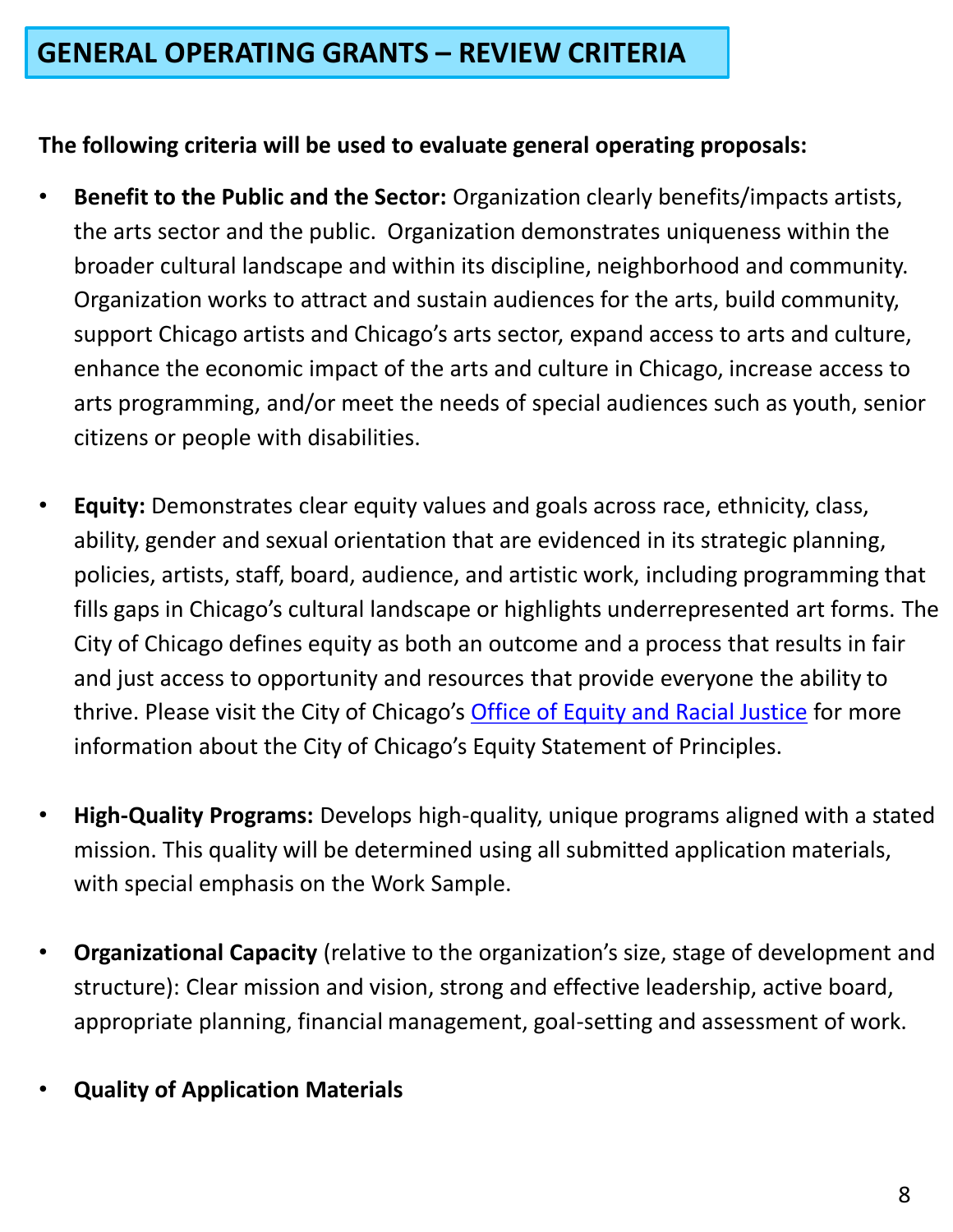## **GENERAL OPERATING GRANTS – REVIEW CRITERIA CONTINUED**

**All applicants will also be evaluated based on specific criteria associated with their organization type**. Please note that the quality of work in the "Provide High-Quality Arts Education Opportunities" category will also be evaluated on evidence of a well-thoughtout curriculum that is appropriate for the target audience/participants, and on evidence that the work leads to learning or social-emotional development.

**Large organizations** will need to demonstrate exceptional work across the following three criteria in order to be funded**:**

- **Benefit to the Public and the Sector**
- **Equity**
- **High-Quality Programs**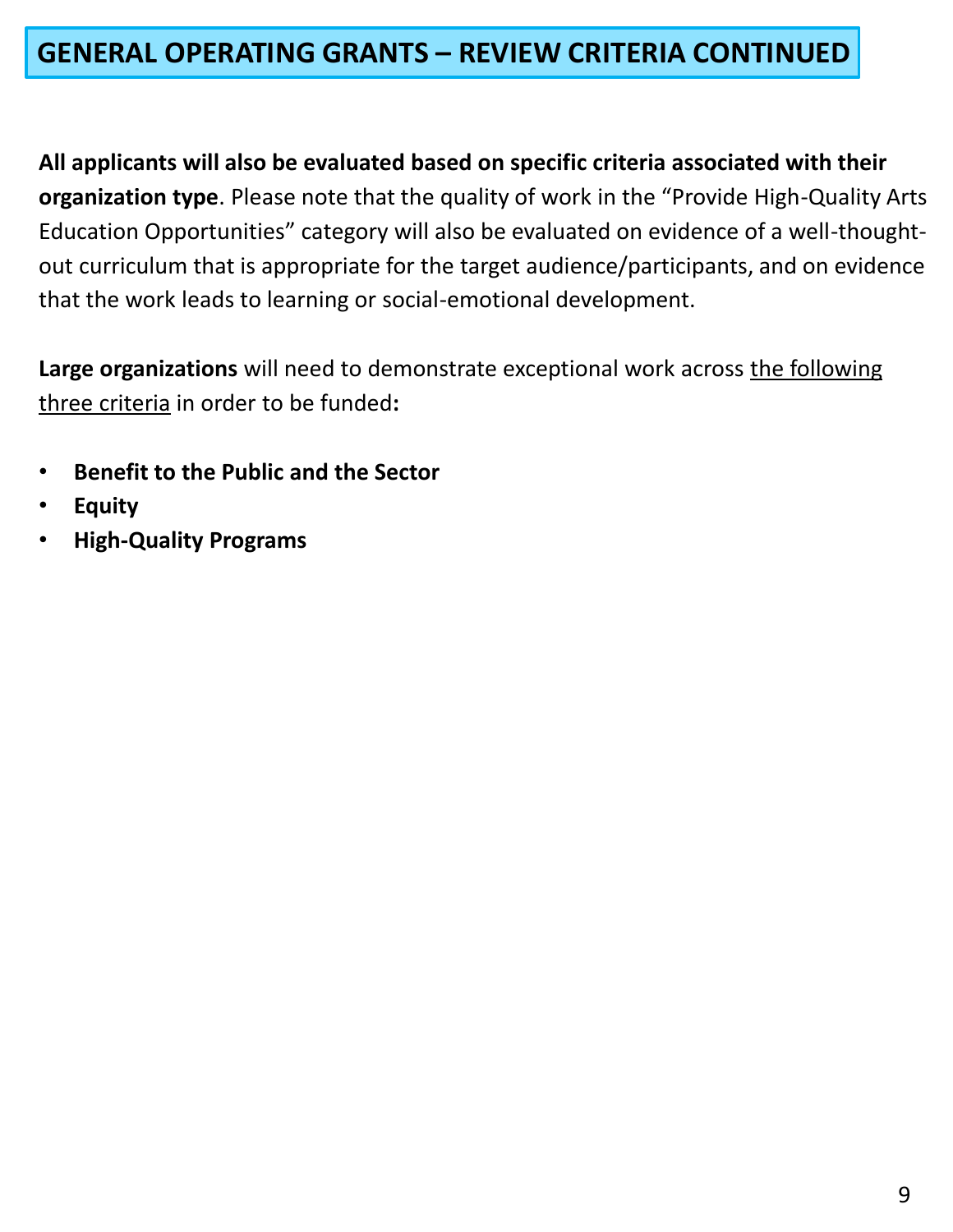## **PROJECT GRANTS - OVERVIEW**

#### **In 2022, CityArts Project Grants will support projects in alignment with the City of Chicago's Year of Chicago Dance.**

**Overview:** In deep partnership with the local dance community, Mayor Lori E. Lightfoot and DCASE Commissioner Erin Harkey have designated 2022 as the "Year of Chicago Dance." This citywide, yearlong focus on dance is the first of its kind in the U.S. The collaborative initiative will activate Chicago's dance industry to address critical issues facing dancers and the field of dance including funding, space, and capacity building — and to consider the sustainability of this work. The Year of Chicago Dance will also include dance performances, social dancing, and special events for the public in dozens of venues throughout the city. The 2022 Year of Chicago Dance follows the successes of 2017, 2018, 2019 and 2020/21 initiatives, which highlighted Chicago's public art, our creative youth, and the city's vibrant theatre and music scenes

**In service of this initiative, 2022 CityArts Project grants will support initiatives that have potential to impact the Chicago dance community** by addressing critical issues facing dancers and the field of dance. Applicants will be asked to describe what issue their project is addressing.

Following are some examples of the types of projects that we are looking to support:

- Audience engagement initiatives designed to build local audiences for dance.
- Initiatives that give dance artists and companies access to studio and performance space.
- Programming enhancements aimed at strengthening accessibility.
- Cross cultural exchanges.
- Initiatives that offer career training and opportunities for emerging artists, technicians and administrators.
- The development of neighborhood hubs for dance resources, training and initiatives.
- Dance works devised in collaboration with Chicago residents.
- Performance models designed to travel to multiple neighborhoods.
- Research designed to better understand and document the benefits and impact of dance for individuals and communities.
- Projects that document, preserve or celebrate the dance legacy of specific neighborhoods and communities.
- Partnership with community-based organizations to incorporate dance into services provided and/or connect youth to dance programming.
- Strengthening infrastructure for dance performances on the South and West sides of Chicago.
- Artist showcases featuring underrepresented dance makers.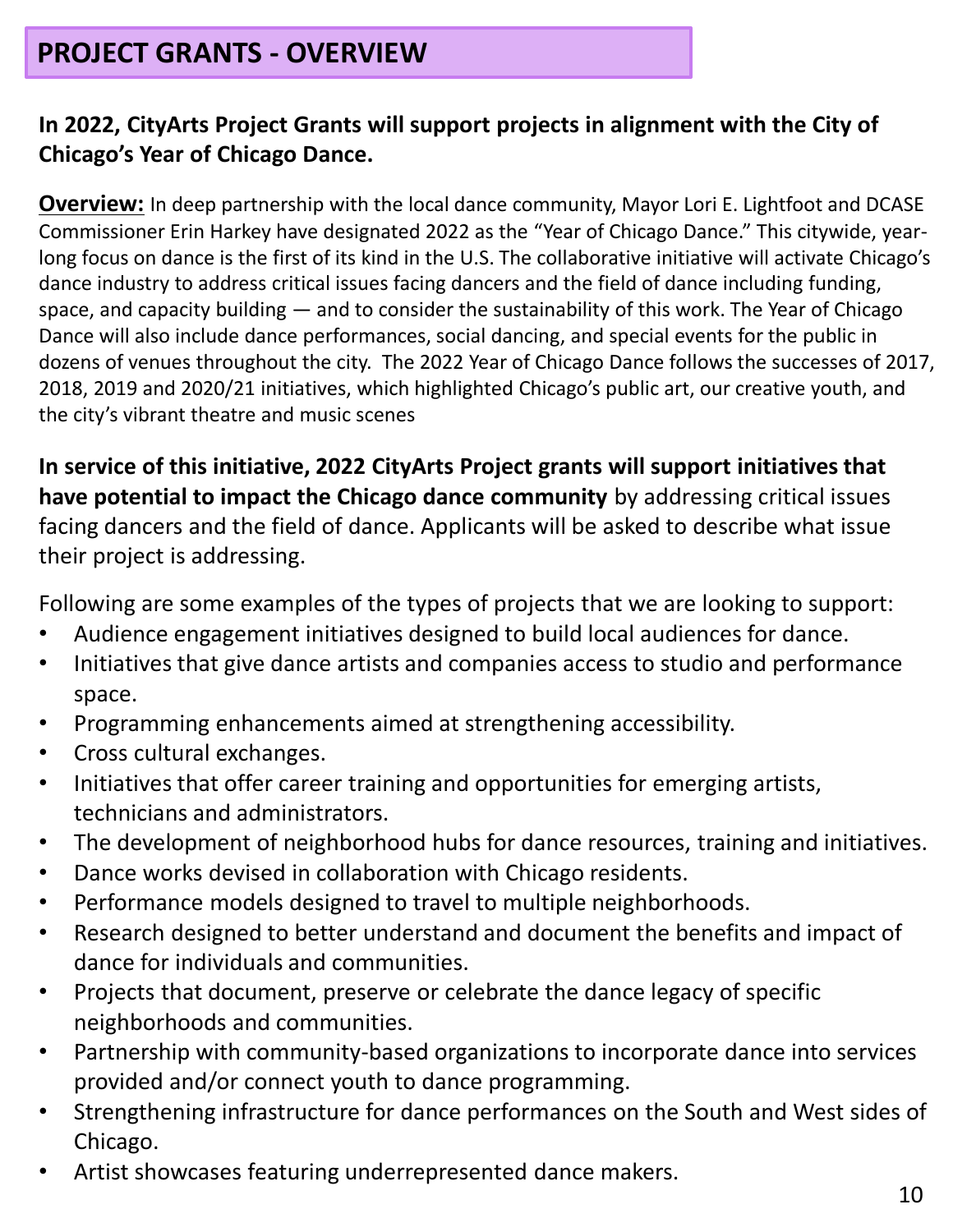### **PROJECT GRANTS – KEY POINTS**

**Number of Grants**: DCASE anticipates awarding 5 - 20 Project Grants in 2022.

**Finalist Interviews**: DCASE will schedule interviews with finalists before final grant decisions are made. Interviews will be conducted by DCASE staff and external grant review panelists.

**Collaborative Proposals**: DCASE encourages applications submitted on behalf of collaborations. If applying on behalf of a collaboration, applicants must select a Lead Applicant to be responsible for all application and grantee requirements, if funded. This Lead Applicant must meet all CityArts eligibility requirements and play a principal role in the proposed project. If funded, this organization will receive the grant funds on behalf of the group.

**Grant Size**: We will accept requests ranging from \$5,000 to \$100,000. DCASE may award larger or smaller grants than those requested by applicants based on our available budget and the strength of the application. Applicants can request up to 25% of the combined total annual adjusted income of **all collaborators** from the 2019, 2020 or 2021 fiscal year, whichever is higher. We will not accept request amounts lower than \$5,000. If your organization's Adjusted Income was less than \$20,000 last year, please apply for a \$5,000 grant.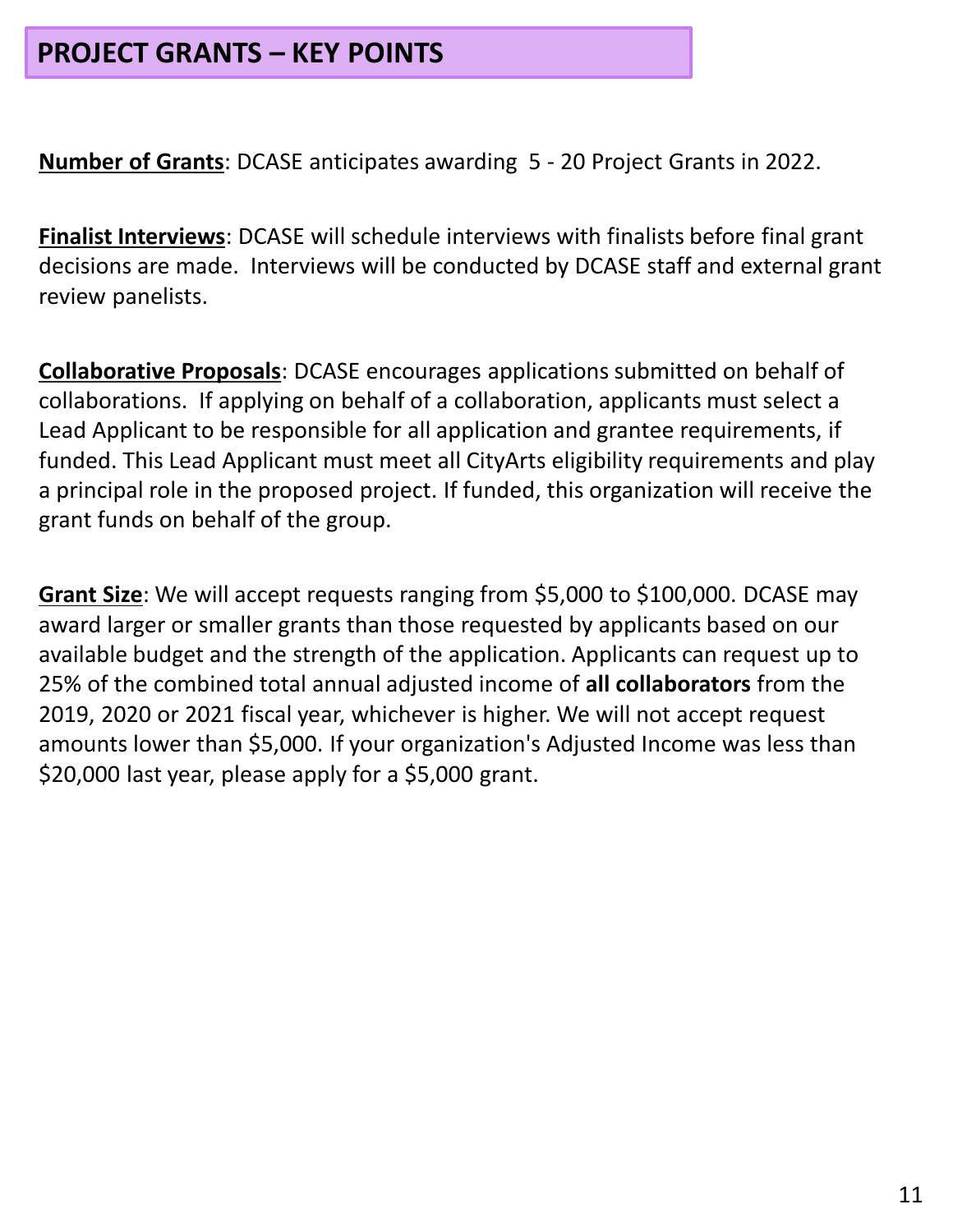### **PROJECT GRANTS – KEY POINTS CONTINUED**

**Grant Term/Period:** If awarded, all grant funds must be expended or deposited by the grantee during the grant term of **January 1, 2022 - December 31, 2022**, but it is allowable for the DCASE-funded portion of the project to take place any time during the grant period of **January 1, 2022 - December 31, 2023**. Grantees are likely to receive payment in November of 2022, but funds can also be used to reimburse the organization for expenses incurred earlier in 2022.

**Previous Grantees**: Organizations can apply for a 2022 CityArts Project Grant in addition to CityArts general operating support. Organizations selected as grantees through the 2021 Neighborhood Access Program will not be eligible for a CityArts Project grant in support of the same project funded through this program but remain eligible for CityArts general operating grants and CityArts Project grants in support of other initiatives.

**Previously Supported Projects:** Organizations may apply to receive additional support for a project previously supported by a CityArts Project grant if the project aligns with the 2022 guidelines. In this instance, the 2022 application must (1) show progress of the work since the last application and (2) request funding for distinct and unique aspects of the project not previously funded by DCASE. Preference will be given to unique projects that have not previously received funding. To see a list of past CityArts grantees, please visit [www.chicagoculturalgrants.org](http://www.chicagoculturalgrants.org/).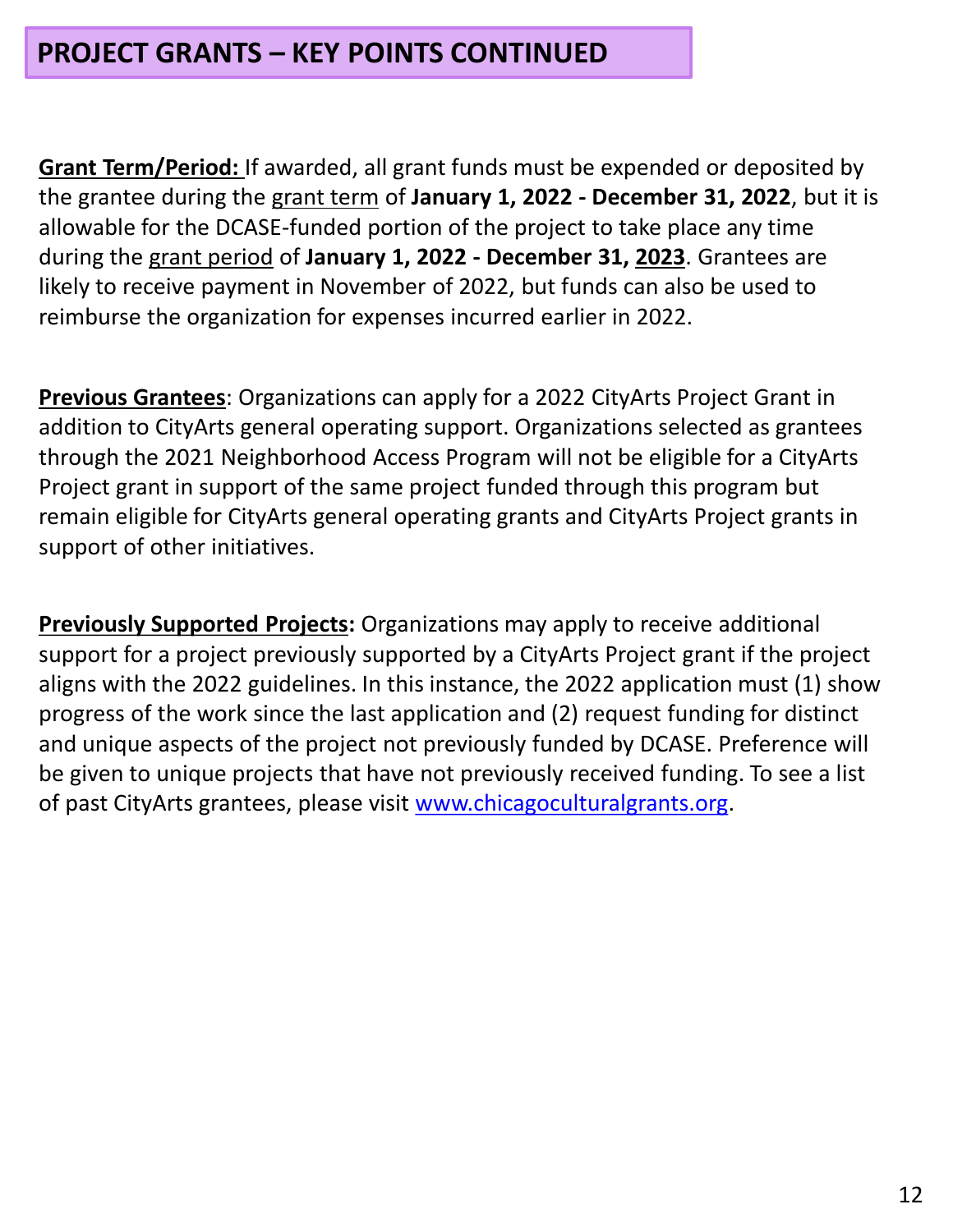## **PROJECT GRANTS – REVIEW CRITERIA**

Project Grant proposals will be evaluated based on the following criteria:

- **Quality of Proposed Project:** The proposed project possesses rigor, curiosity, originality, and strategic risk-taking.
- **Feasibility of Proposed Project:** The applicant presents a logical and feasible plan that can be fully executed within a specified timeframe. The applicant demonstrates an ability to plan for and execute programs of this caliber.
- **Potential Impact on Dance Community**: The project's potential to impact the Chicago dance landscape by addressing a critical issue facing the dance community. Projects may be focused on increasing the capacity of the dance community, increasing the diversity and equity of dance offerings, strengthening acclaim of Chicago's dance industry, expanding the audience for Chicago dance, or addressing other critical issues as defined by the applicant.
- **Equity**: Project demonstrates clear equity values and goals across race, ethnicity, class, ability, gender and sexual orientation that are evidenced in its program planning, artists, project leadership, and audience, including programming that fills gaps in Chicago's dance landscape or highlights underrepresented dance forms.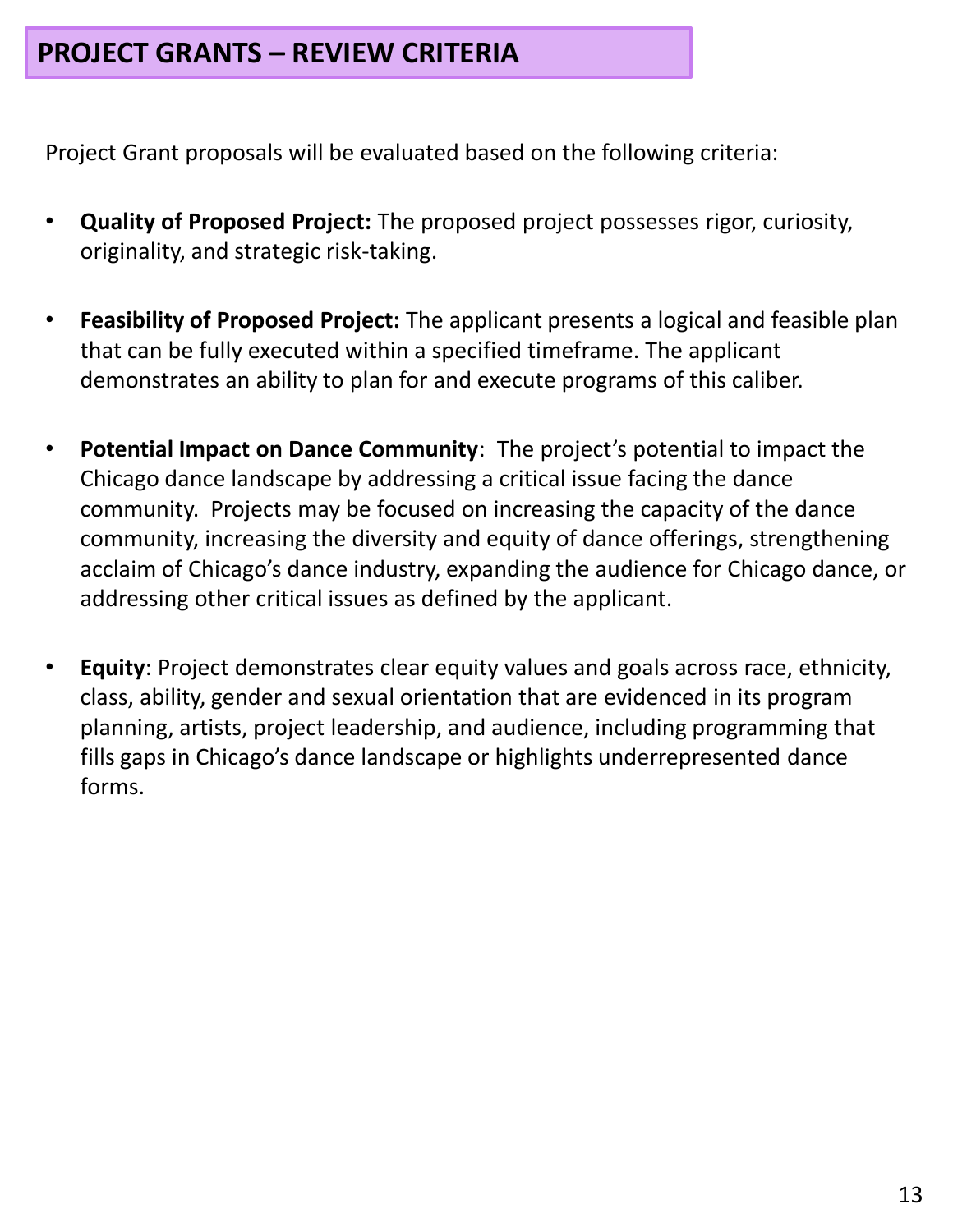## **TIMELINE**

## **All dates are subject to change**.

| Event                          | <b>Dates</b>               | <b>Description</b>                                                 |
|--------------------------------|----------------------------|--------------------------------------------------------------------|
| <b>Application Assistance</b>  | February 10   5:00-7:00pm  | Advance registration is encouraged.                                |
| <b>Workshops</b>               |                            | Please use the Eventbrite link at                                  |
|                                | February 16   9:30-11:30am | www.chicagoculturalgrants.org.                                     |
|                                | February 28   12:00-2:00pm |                                                                    |
| <b>Application opens</b>       | <b>February 7, 2022</b>    |                                                                    |
| <b>Application deadline</b>    | March 22, 2022 at 5:00 PM  | No Extensions will be Granted.                                     |
|                                | <b>CST</b>                 | Applications must be submitted at                                  |
|                                |                            | least one week before the deadline to                              |
|                                |                            | avoid technical issues. Any technical                              |
|                                |                            | issues reported within the week prior                              |
|                                |                            | to the deadline might not be resolved                              |
|                                |                            | in time for you to successfully submit                             |
|                                |                            | your application.                                                  |
|                                |                            |                                                                    |
| <b>Notification of Results</b> | <b>July 2022</b>           | All applicants will be notified via e-                             |
|                                |                            | mail sent to the address on file in the                            |
|                                |                            | CyberGrants system.                                                |
|                                |                            |                                                                    |
| <b>Contracting period</b>      | July - October 2022        | Grant agreements and necessary<br>attachments will be completed by |
|                                |                            | grantees and processed by the                                      |
|                                |                            | cultural grants team. Grantees will be                             |
|                                |                            | required to provide a Certificate of                               |
|                                |                            | Insurance, and agree to the DCASE's                                |
|                                |                            | <b>Standard Terms and Conditions.</b>                              |
|                                |                            | https://www.cityofchicago.org/city/en<br>/depts/dca/culgrants/for- |
|                                |                            | grantees/contracting-process.html                                  |
|                                |                            |                                                                    |
| <b>Payments disbursed</b>      | November 2022              | Timeframe is subject to change.                                    |
| Final/Interim reports due      | January 31, 2023           | Reports will be completed                                          |
|                                |                            | electronically through CyberGrants.                                |
|                                |                            | Project grantees will be required to                               |
|                                |                            | complete an additional report by                                   |
|                                |                            | January 31, 2024.                                                  |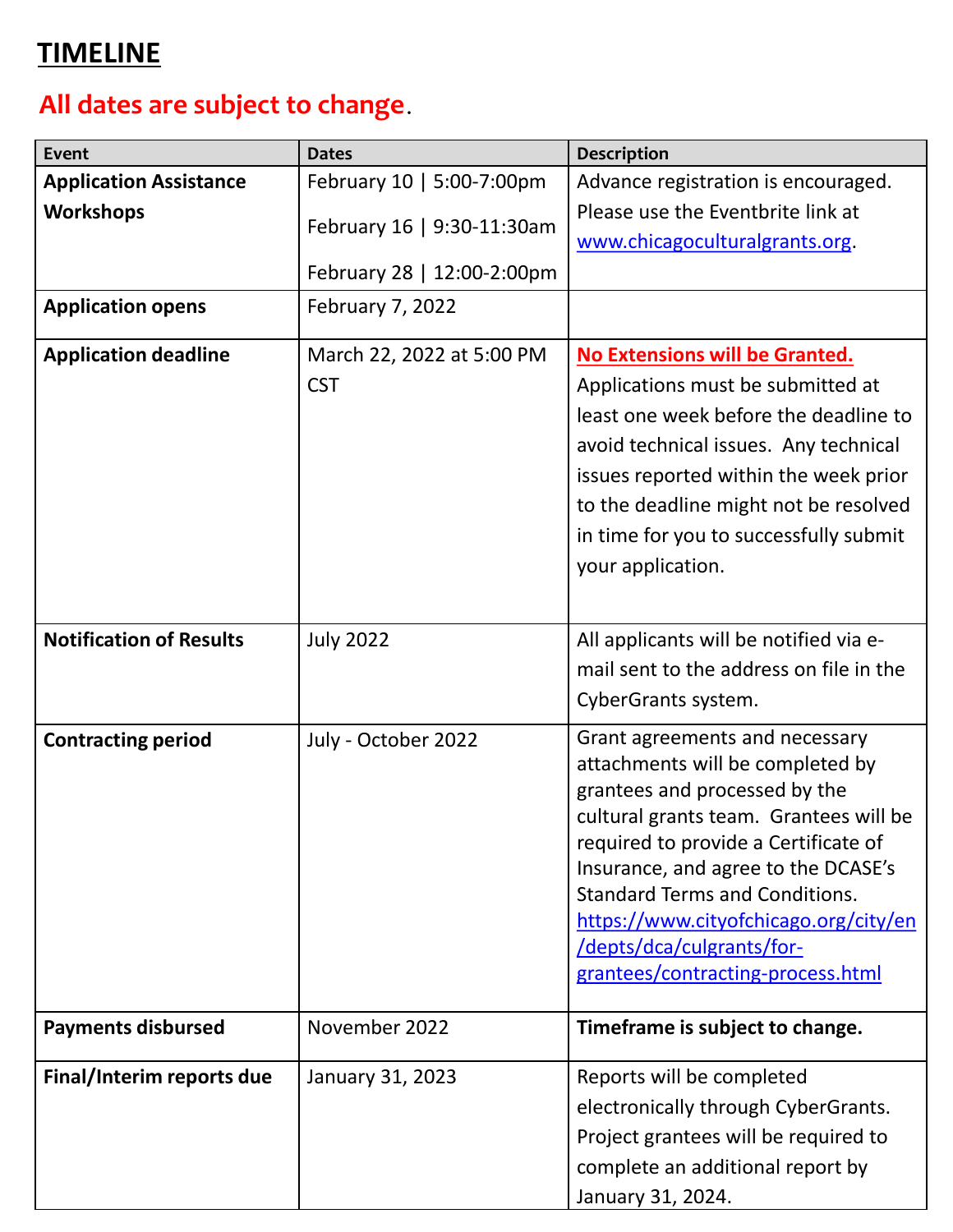## **HOW TO APPLY**

**Beginning on Monday, February 7, 2022, the online CityArts Program applications will be available.**

There are **THREE DISTINCT** applications, which can be accessed as outlined below.

General Operating grant application for organizations with annual adjusted income over \$2M: <https://www.cybergrants.com/dcase/grants/CityArts2022Large>

General Operating grant application for organizations with annual adjusted income under \$2M: <https://www.cybergrants.com/dcase/grants/CityArts2022Small>

Project grant application for organizations of all sizes:

<https://www.cybergrants.com/dcase/grants/CityArts2022Project>

- Applicants can apply through our online application system, CyberGrants.
- Previous applicants can log in using their previously created login information. If you do not remember your login/password, please contact CyberGrants by clicking on the "Have a technical support question for the CyberGrants Team?" link at the bottom of the login page.
- New applicants will be required to register and create an account prior to accessing the applications.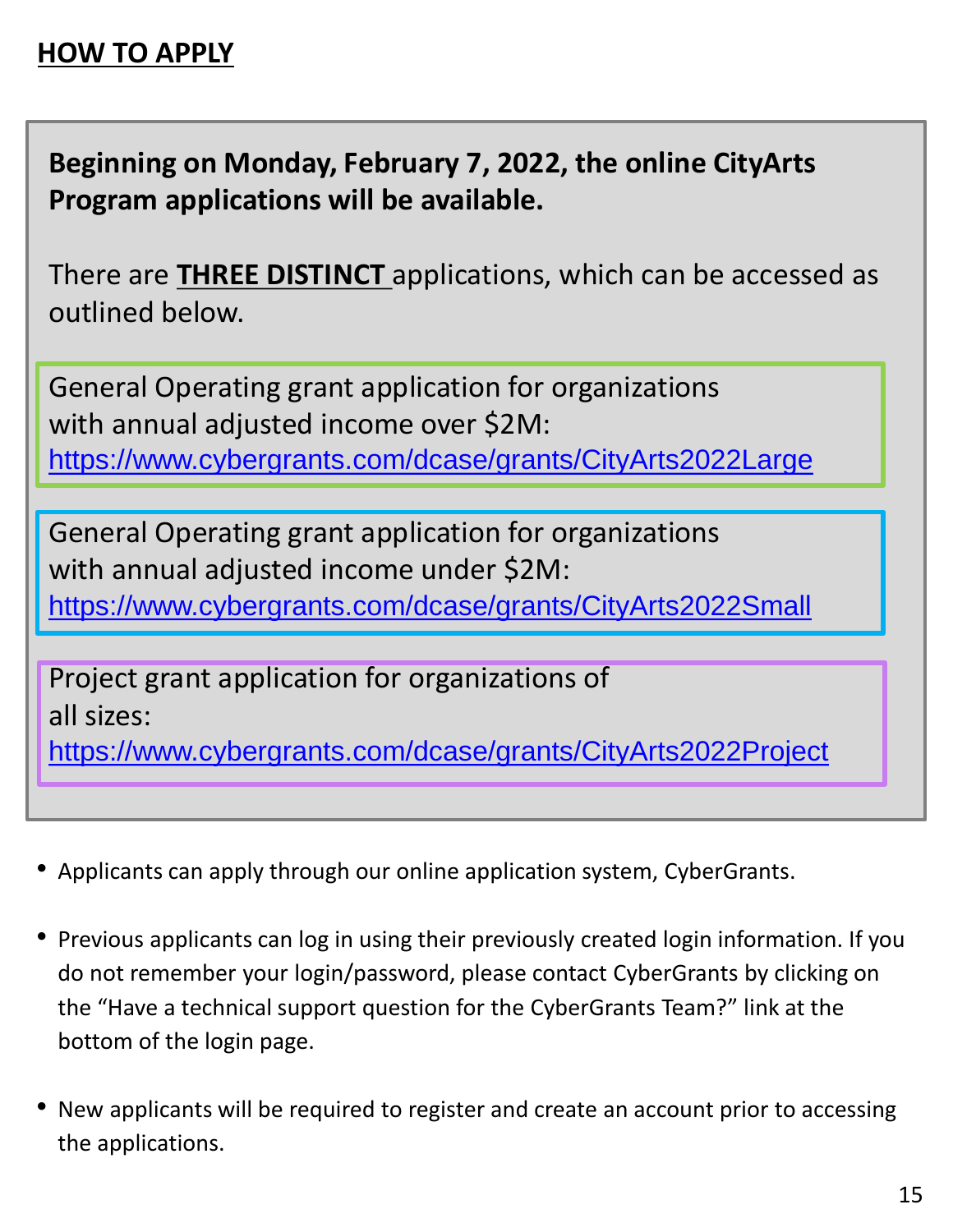## **TIPS FOR SUBMITTING AN APPLICATION**

- Please read and follow all directions and guidelines to ensure that your application is complete and accurate before submitting.
- You may save your work and return to complete the application at any time before **March 22, 2022, at 5PM CST**.
- Although you may type your responses to application questions directly into the online application, it is a good idea to draft your answers in a separate document, then cut and paste to complete the application. This will prevent any loss of work due to internet connectivity or other technical issues. When pasting from a separate document into the CyberGrants application, be sure to "paste as plain text" to avoid errors.
- We strongly recommend that you begin your application well before the due date to familiarize yourself with the CyberGrants software system and to address questions you may have.
- We also strongly recommend beginning by uploading the required attachments as this is the most time-consuming portion of the application for many applicants.
- **To avoid errors,** please do not use formatted text (such as italics or bold print) or special characters, such as quotation marks (") or asterisks (\*) in your narrative. Please note that all character limits listed are for characters with spaces, and paragraph breaks will also count as characters.
- Please submit your application earlier than the stated deadline. **Applications must be submitted at least one week before the deadline to avoid technical issues.** Any technical issues reported within the week prior to the deadline might not be resolved in time for you to successfully submit your application.
- **Late or incomplete applications will not be accepted or reviewed.**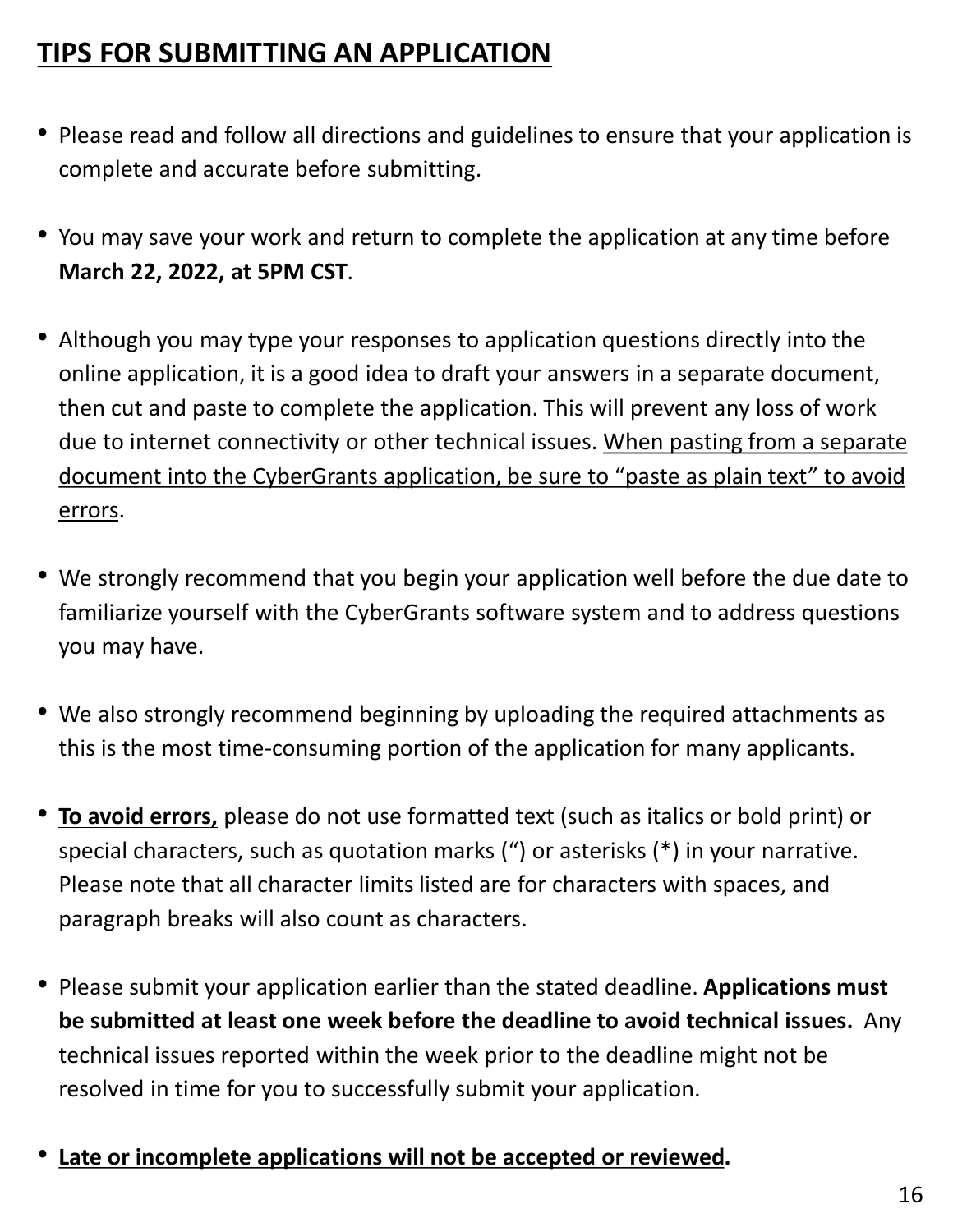## **WHAT YOU NEED TO APPLY**

- **Responses to Narrative Questions**  Provide details about your organization's work and the ways in which it relates to the goals and priorities of the Cultural Grants Program. Please be aware of the character limits listed for each narrative response.
- **Proof of 501(c)(3) Status** Submit a copy of the MOST RECENT first page of the official letter from the Department of Treasury, Internal Revenue Service, designating the organization as tax-exempt.
- **Board of Directors List**  A one-page list including professional affiliations (i.e., place of employment and job title).
- **Key Personnel Biographies**  A one-to-two page document containing brief paragraph descriptions of the key people who lead your organization both artistically and administratively. Biographical information should be brief but should focus on achievements, activities, awards, publications, education, etc. For the purposes of this requirement, "personnel" should be defined broadly to include full and part-time staff persons, volunteers, contracted artists and/or consultants. If applying for a project grant, please list any personnel that will play a key role in executing the project, including personnel from collaborating organizations.
- **Board and Staff Demographics**  Using the template in the attachments section of the CyberGrants application, outline the demographics of your senior staff and board of directors.
- **A Recent Work Sample**  A recent and relevant work sample and a description of this work and how it relates to your organization's current work. Applicants may upload JPG images or PDFs OR provide URLs or web links to video or audio recordings or images. Please note that links to account-based file sharing websites like Dropbox or Google Drive cannot be accepted. The work sample plays a critical role in helping grant reviewers to understand and experience your organization's work. Work samples do not need to be professionally produced to demonstrate vibrant programming or artistic excellence. Below are guidelines as to the size/length and number of samples that are appropriate given your discipline:

•Dance/Theater/Music/Performance/Film: Up to 5 minutes of video or sound recordings

- •Literary: 10 pages
- •Visual Arts: 6-8 images
- •Architecture, Art Service Organizations, Design, Interdisciplinary, Media, Curatorial Arts: Any combination of the above, as appropriate
- •If you are applying for a Project Grant, your work sample should showcase your organization's and/or collaborators' precedent completing or executing a similar project/program/undertaking as that outlined in the Project Grant application.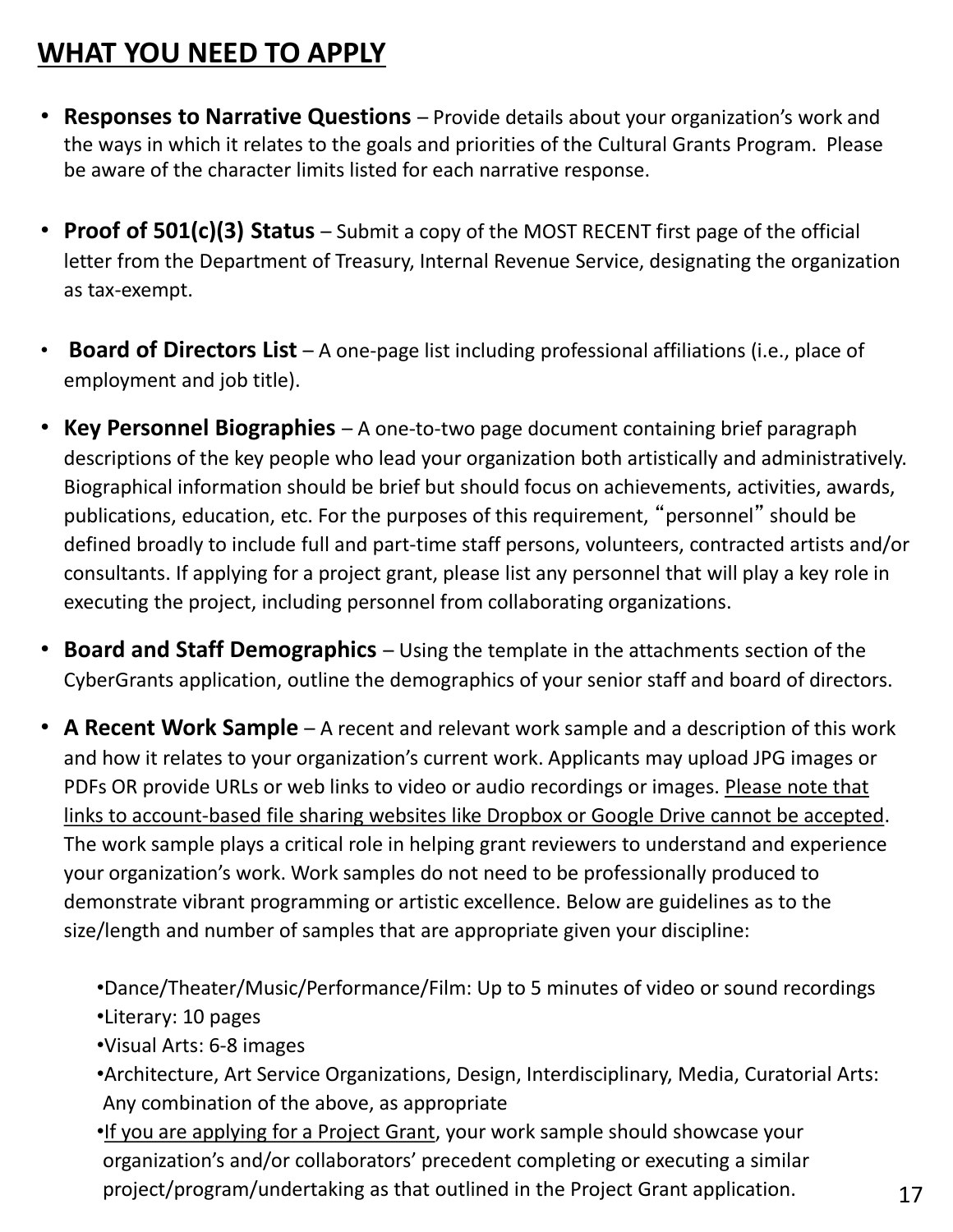## **WHAT YOU NEED TO APPLY**

#### **Financial Information:**

- An approved projected budget for the current fiscal year (FY22).
- Financial Statements from the most recently completed fiscal year (FY20 financials can be accepted if your fiscal year end date is between June 30 – December 31).
	- Organizational budget of less than \$300,000: Please submit a copy of your Federal Form 990, 990EZ, or 990N e-Postcard.
	- Organizational Budget over \$300,000: Please submit Federal Form 990 or your audited financial statements.
	- If your financial statements are from FY20, or if you are submitting your 990N e-Postcard, please also submit a year-end actuals statement for FY20 or a copy of State Form AG990-IL from 2020.
- **Support Documentation** (Optional) Materials that contribute to the overall narrative of the application or are appropriate to your organization and discipline. These may include critical reviews, letters of support, resumes of artists involved with your organization, promotional materials, public relations materials, research reports, etc. Please do not submit more than three supplemental materials.
- **DataArts DCASE Funder Report** (Optional) The DataArts Funder Report is an optional component of the CityArts application in 2022. Please visit [SMU DataArts](https://www.culturaldata.org/get-started/) for detailed information about how to create a Cultural Data Profile and submit your Funder Report to DCASE.

#### **Additional materials requested from General Operating Grant applicants:**

• **Data** about your staff, artists, finances and programming in 2020 and 2021.

#### **Additional materials requested from Project Grant applicants:**

- **Project Budget** A budget for the proposed project identifying all expenses as well as any other sources of income/support, whether secured or potential.
- **Project Personnel Demographics**  Using the template in the attachments section of the CyberGrants application, outline the demographics of the personnel leading your project.
- **Letters from collaborators (Optional, only if applicable)** If the project includes working with another organization, or a specific artist, consultant, contractor, etc., please submit letters of support or commitment from these project partners as an indication of their awareness of and commitment to this proposal.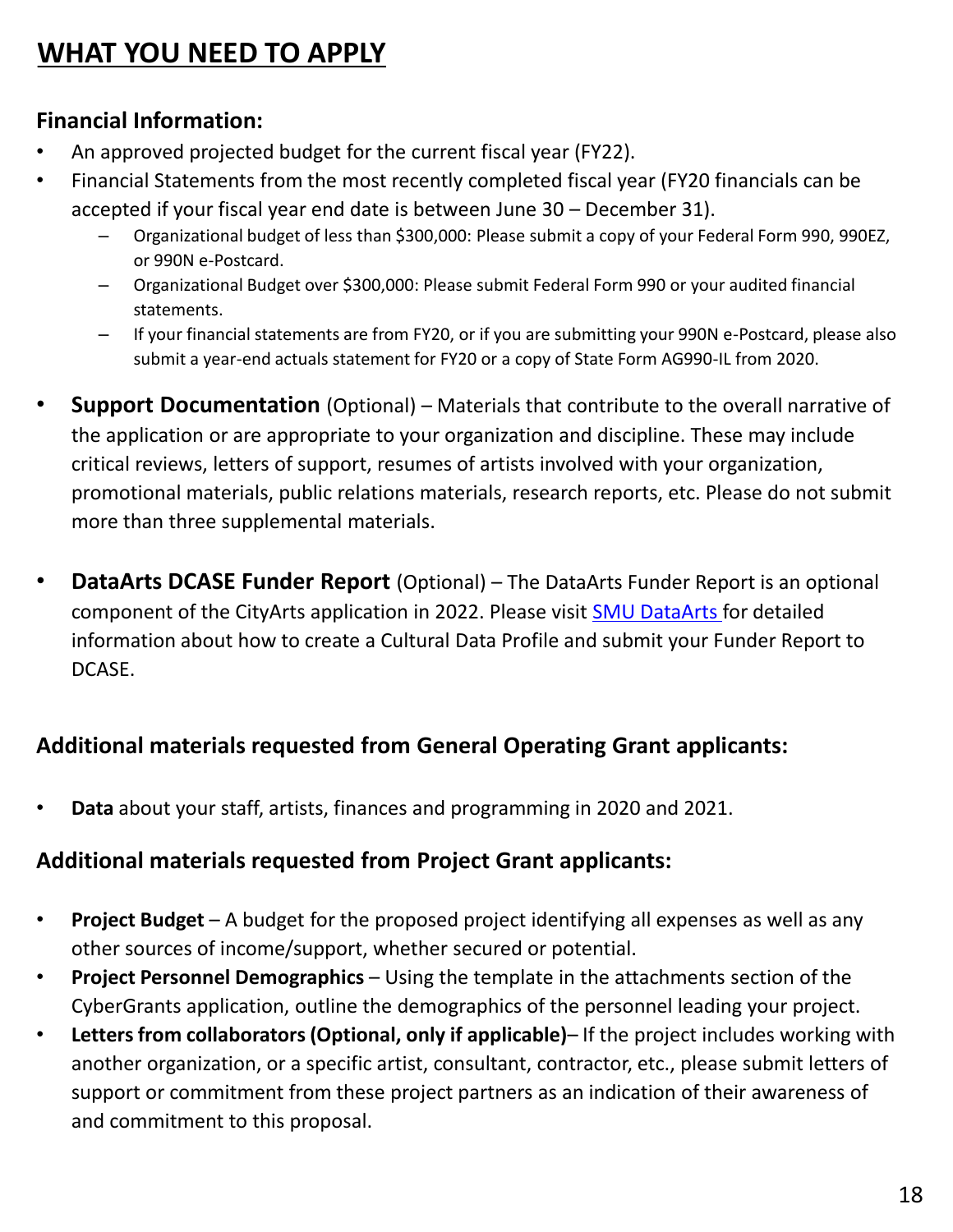## **REVIEW PROCESS**

#### **Eligibility Screening**

The DCASE Cultural Grants team will review all submitted applications to ensure they have met the minimal eligibility criteria (residency, incorporation and tax status requirements, all required materials submitted, etc.) Those which do not meet the minimal eligibility criteria will not move forward in the review process.

#### **Peer Panel Grant Review**

Discipline-specific panels of grant reviewers comprised of artists, arts administrators, arts advocates, arts stakeholders, arts funders, and other experts will be selected. Consideration is given to creating teams with demographics appropriate for each discipline and reflective of the city as a whole, including artistic expertise, race, gender, geographic knowledge of the city, and cultural understanding. A majority of the grant review panel will be BIPOC (Black, Indigenous and People of Color). Grant reviewers are charged with reviewing eligible proposals, providing extensive comments on each application, and assigning numerical scores using the program review criteria. Each grant reviewer will consider applications in relation to DCASE and Cultural Grants Program goals, CityArts criteria, and compared to other applications from organizations of a similar size and stage of development. Grant reviewers make final funding recommendations to DCASE. The role of the DCASE staff is to facilitate grant panel review and to aid grant reviewers in finding consensus.

## **WHAT HAPPENS NEXT**

- You will be notified via email about funding decisions. All applicants will be notified, regardless of if they have been selected for funding or not. We anticipate notifications will go out in July 2022.
- All applicants are welcome to schedule a call to receive feedback on their application. Declined applicants will receive an invitation with a link to schedule a call.
- If you are selected to receive a grant, you will receive a second email with your contracting materials. You will be required to return a signed and notarized grant agreement, an economic disclosure statement, a certificate of insurance, an invoice, and an indebtedness form. Detailed instructions about how to complete these forms will be supplied to you.
- The contracting process takes an average of 12 weeks AFTER your paperwork is returned to DCASE.
- Once this process is completed, your single one-time payment will be issued.